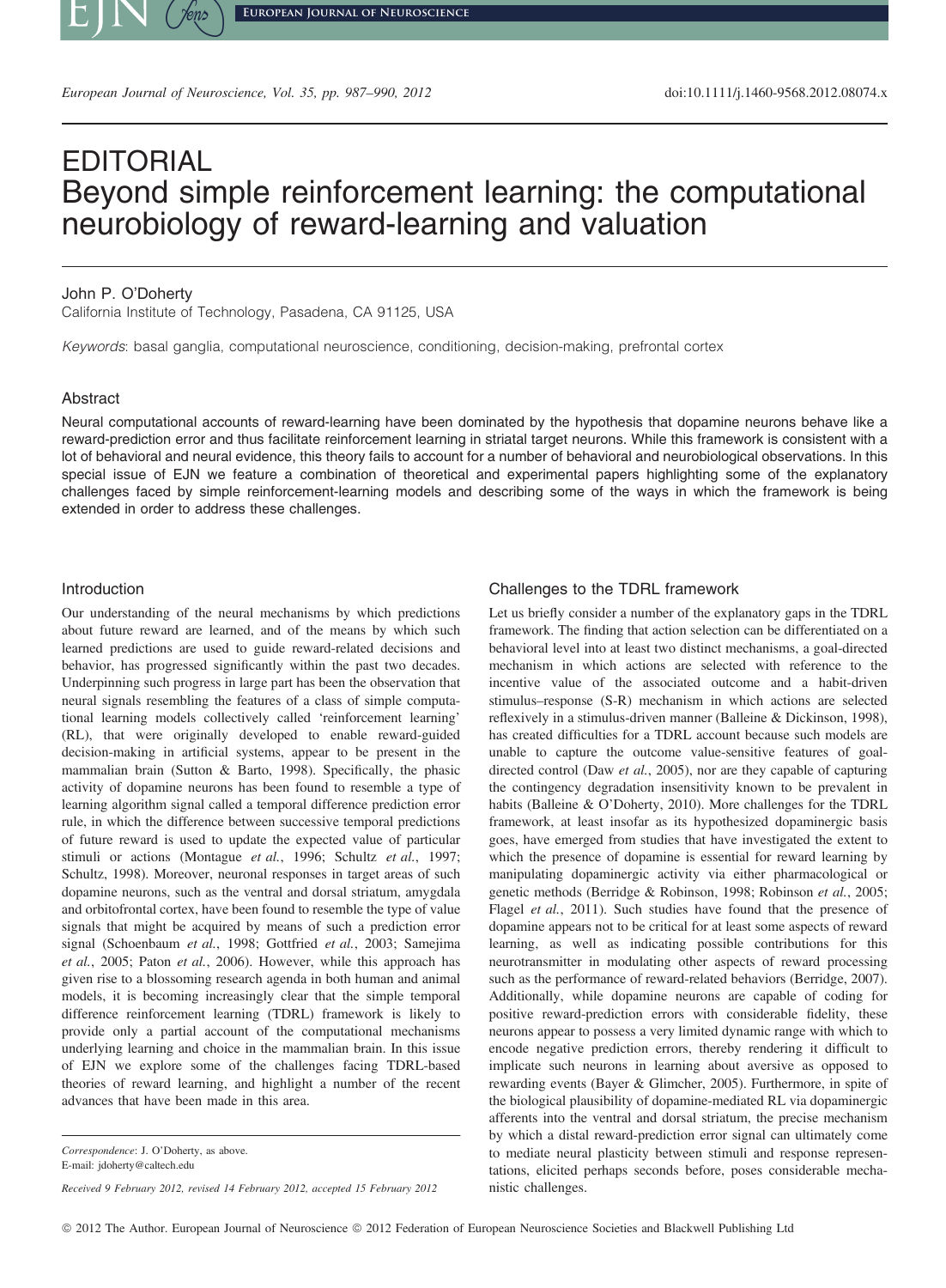## Overview of the special issue

The aim of the current Special Issue of European Journal of Neuroscience is to provide an overview into some of the ongoing research efforts among both theoreticians and experimentalists on these and related problems, as described below.

## Model-based RL and other extensions to the RL framework

One of the most influential proposals to have recently emerged is the proposal that, rather than reward learning being mediated exclusively by a TDRL system, there are at least two different mechanisms underpinning RL described above, and additionally a 'model-based' mechanism in which values are learned not by means of a rewardprediction error but instead are computed online using a learned model or 'cognitive map' of the decision problem (Doya et al., 2002; Daw et al., 2005). The model-based system is proposed as being responsible for learning goal-directed actions, while the model-free system is presumed to underpin the learning of S-R habits. In the present issue, we feature a number of contributions centered around this proposal. McDannald *et al.* (2012) review evidence of a role for both the orbitofrontal cortex and the ventral striatum in encoding predictive representations of an upcoming event consistent with model-based as opposed to model-free RL. These authors argue that the orbitofrontal cortex is better conceived of as exclusively a contributor to modelbased RL, whereas the ventral striatum is held to contain neural representations consistent with both a model-based and a model-free system. The contribution by Noonan et al. (2012) reviews evidence for the role of the primate orbitofrontal cortex in learning associations between stimuli and both rewarding and punishing events. While Noonan and colleagues do not specify whether they are envisaging a model-based or model-free mechanism, it is unlikely that dopamine release in the orbitofrontal cortex would support dopamine predictionerror learning due to the slower temporal dynamics of dopamine release in cortex relative to the striatum (Seamans & Yang, 2004), indicating that model-free RL mechanisms are unlikely to contribute to learning in this region.

It has also been argued that the hippocampus contributes to modelbased RL (Johnson et al., 2007), as the encoding of relationships between events in which the hippocampus has long been implicated (in essence by forming a cognitive map) is a core feature of the model-based system. Accordingly, Bornstein & Daw (2012) describe findings from an fMRI study implicating the hippocampus in encoding and learning of expectancies based on stimulus–stimulus relationships, consistent with a putative role for this brain region in model-based learning.

An additional cognitive mechanism that might play a role in RL is that of working memory, in which rewards received on recent trials are used to guide future behavior by virtue of their encoding in a dynamic but capacity-limited working memory. Based on this hypothesis, Collins & Frank (2012) propose a computational model that has a mix of working memory and TDRL components, and they provide behavioral and neurogenetic evidence to support their claims. Dezfouli & Balleine (2012) take the model-based RL proposal one step further by suggesting that in fact all RL is done in a model-based manner and that there is no need at all to posit the existence of a model-free RL system. They develop a computational model which they argue accounts for the devaluation insensitivity and contingency degradation insensitivity effects of habits by conceiving of them as chunked or sequenced goal-directed actions.

Another major behavioral challenge for TDRL models is that, in their simplest implementation, these models do not accurately capture the way in which animals and humans discount the value of delayed rewards compared to rewards available immediately (Daw & Touretzky, 2002), nor do they take into account the influence of cognitive factors in modulating such discounting. Kurth-Nelson et al. (2012) describe a model of temporal discounting in which discounting emerges through a model-based cognitive search process aimed at determining which rewards will come available in the future, thereby suggesting a role for model-based RL mechanisms in contributing to intertemporal choice.

Also related to temporal aspects of choice, Sokol-Hessner et al. consider the timecourse of the computation of value in two brain regions that have been implicated in model-based RL: the ventromedial prefrontal cortex and the dorsolateral prefrontal cortex. They show that the timing and duration of value signals in these regions are modulated by the amount of time available to make a decision, a finding that has implications for understanding how value signals computed through model-based RL might be used to guide choice behavior.

Yet another emerging theme is that of a possible role for hierarchies within the RL system, according to which one node of the hierarchy resolves higher level decisions, such as for instance which goal should be selected or which task structure or state space is currently applying in a particular decision problem, while a lower node in the hierarchy determines which specific actions should be selected to obtain rewards (Koechlin et al., 2003; Botvinick et al., 2009). Along these lines, Venkatraman & Huettel (2012) propose a role for anterior dorsomedial frontal cortex in exerting higher order control during decision-making, implicating this region as a possible top level node within a hierarchical RL framework.

### Stimulus and action generalization

A key issue that has not yet been adequately addressed regarding RL mechanisms (whether model-free or model-based) concerns how such systems can facilitate generalization across stimulus or response categories. In other words, if I've learned about how one particular stimulus or action sequence can generate rewards, to what extent do I generalize my reward prediction to other similar stimuli or action sequences and, if so, how is this done? Pan & Sakagami (2012) review a series of careful neurophysiological studies in which they implicate the prefrontal cortex in the capacity to learn about higher-order categories for stimuli, and thus facilitate generalization between stimuli as a function of the superordinate category to which those stimuli are deemed to belong. Interestingly, they report that while prefrontal neurons are capable of rapidly performing inferences about category membership, neurons in the dorsal striatum are much slower to do so, suggesting they need more trial-and-error experience in order to learn about the properties of stimuli, in a manner reminiscent of the proposed role for parts of the striatum in model-free as opposed to model-based learning. Wimmer et al. (2012) also address the issue of stimulus generalization by exploring the extent to which value predictions could be generalized incidentally across stimuli on the basis of uninstructed but experimentally induced correlations between those stimuli in their reward-predictability across trials. They report a role for the hippocampal formation in mediating encoding of the type of relational structure required for such value generalization. On the other hand, Hilario et al. (2012) investigate the role of different sub-regions of the striatum in mediating generalization of instrumental responding across different situations. They find that a lesion to the region of the dorsal striatum associated with goal-directed or 'model-based' action selection in fact enhances generalization, whereas a lesion to the region of dorsal striatum implicated in habits has the reverse effect.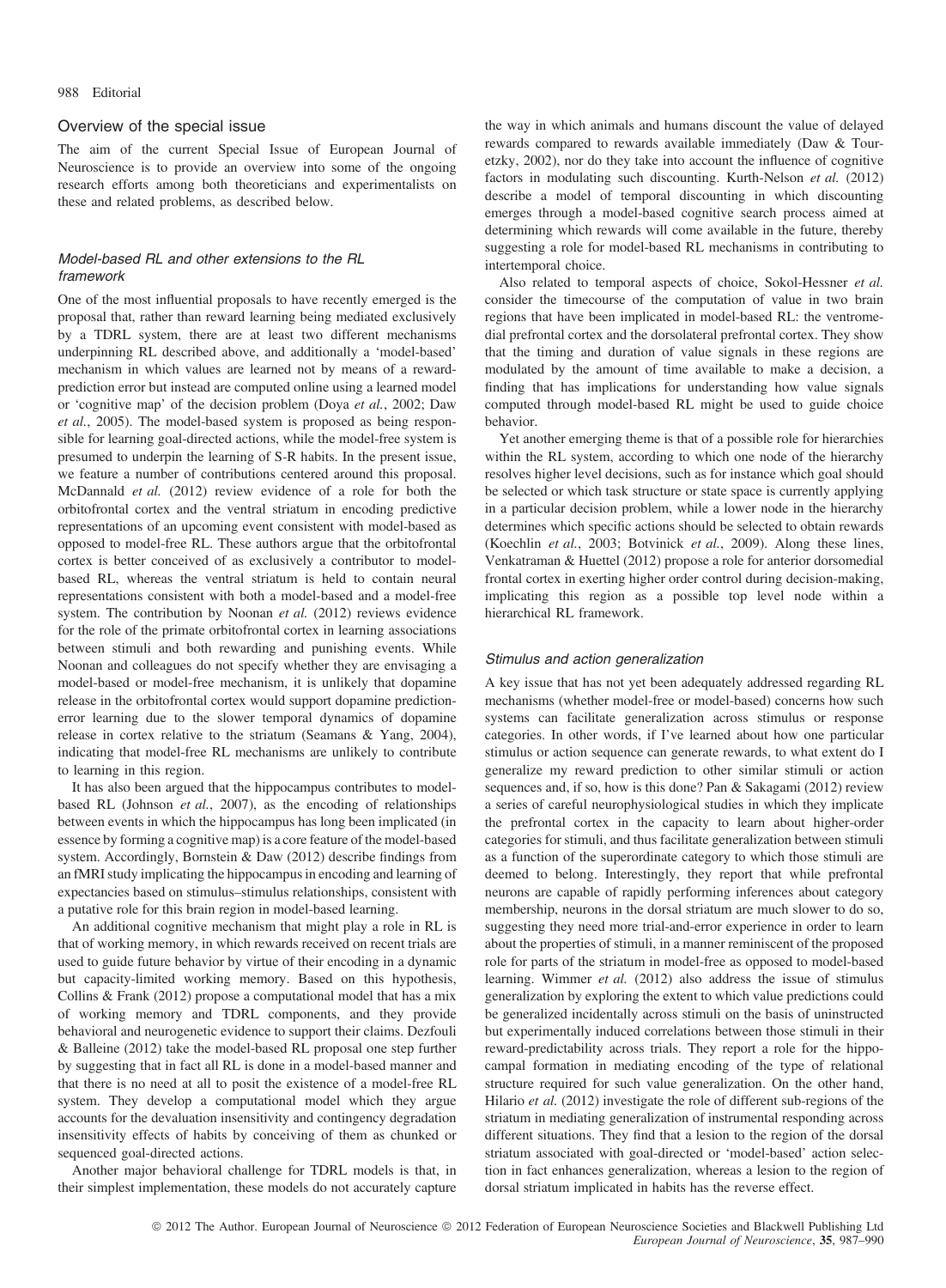## Dopamine, RL and performance

As alluded to earlier, continuing efforts have been directed at establishing the precise role that dopamine might play in reward learning. Solving this problem depends on more fully understanding, at the neurobiological level, how it is that dopamine release can mediate plasticity in corticostriatal circuits, and determining the extent to which this phenomenon can be captured by TDRL. In this issue, Aggarwal et al. (2012) review what is known about the neurophysiological mechanisms underpinning dopamine release and the role of striatal circuits in learning and plasticity. They identify a number of cases in which findings from neurobiology deviate from what would be expected on the basis of a faithful implementation of TDRL.

A related concern is that dopamine has been implicated not only in learning but also in other aspects of reward processing. Berridge (2012) summarizes experimental evidence to support his argument for a role of dopamine in regulating incentive salience. It is argued that dopamine is involved not in reward-learning at all but rather exclusively in regulating motivational processes, i.e. in performance but not in learning. Consistent with this proposal, Smittenaar et al. (2012) report evidence from a study in human patients with Parkinson's disease who are on or off levodopa and/or dopamine agonists. These patients showed evidence for modulation in their performance on a rewardlearning task but not in learning per se. This evidence suggests that a more complete understanding of the role of dopamine in reward will require computational accounts that can explain effects of dopamine on performance as well as on learning. In this context, Dayan (2012) develops an extension of a previously proposed model in which it is suggested that tonic levels of dopamine (as opposed to the phasic dopamine associated with reward-prediction errors) influence the degree of vigor of action selection, by virtue of a hypothesized role for tonic dopamine in representing long-run average reward (Niv et al., 2007). In the paper published in this issue, this theoretical framework is extended into the aversive domain, in which actions are selected in order to actively avoid an aversive outcome. This paper also considers the thorny issue of how learning is mediated in the aversive as opposed to the rewarding domain, and the putative role of dopamine and other neurotransmitters such as serotonin in this process.

#### Bayesian and other learning mechanisms

Yet another influential approach has been to use models which deploy a Bayesian formulation in which the availability of rewards following the presence of particular stimuli or the selection of particular actions are modeled as full probability distributions, and Bayes' rule is used to perform inference about the likely distribution of rewards on a particular option given the sample evidence and one's prior expectations (Hampton et al., 2006; Behrens et al., 2007). O'Reilly et al., 2012) provide a very accessible overview of Bayesian models and their use in neuroscience, including in reward-learning and decisionmaking. These Bayesian models also implicitly include a representation of a model of the decision problem, and for this reason they can be considered to share many commonalities with model-based RL. However, they are quite distinct from such RL models in the sense that, by encoding full probability distributions, these Bayesian models also facilitate computation of the degree of uncertainty one has in the estimated predicted reward (in essence by calculating the variance of the distribution). Such representations of uncertainty can be used in a variety of important ways to influence learning and choice. For instance, the rate at which one updates one's expectations about an outcome on the basis of new information should, from an optimal learning perspective, depend on the degree of uncertainty one has about that outcome: the more uncertain one is the more rapidly one should change one's expectations on the basis of new evidence. Funamizu et al. (2012) use a combination of TDRL to learn values and a Bayesian formulation to compute uncertainty and show effects in rat behavior on both the rate of learning and on choice behavior, confirming a role for uncertainty in driving reward-related behavior. However, one doesn't necessarily need to use a Bayesian approach to estimate uncertainty: in many situations an approximation of uncertainty can be generated through model-free trial-and-error updating. An example of this is the Pearce–Hall learning rule (Pearce & Hall, 1980) whereby uncertainty is approximated by the overall degree of surprise experienced for a given outcome given an initial prediction, denoted by an unsigned (absolute valued) prediction-error signal. According to this model, the larger the unsigned prediction error the greater the surprise and hence the greater is one's uncertainty in a particular prediction. Roesch et al. (2012) review evidence for the existence of unsigned surprise signals in the rodent and human amygdala which they interpret as reflecting a role for neurons in this region in controlling the allocation of attention toward more uncertain events (and hence presumably influencing the rate of learning).

## Conclusion

The papers in this special issue are a testament to the enormous influence that the reward-prediction error hypothesis of dopamine has exerted on the field since it was first proposed (Montague et al., 1996; Schultz et al., 1997). These papers also highlight many of the challenges and controversies in accounting for behavioral and neural evidence within the RL framework, as well as pointing the way toward the resolution of at least some of these challenges. It is hoped that you will find them rewarding to digest.

## Abbreviations

RL, reinforcement learning; S-R, stimulus–response; TDRL, temporal difference reinforcement learning.

#### References

- Aggarwal, M., Hyland, B.I. & Wickens, J.R. (2012) Neural control of dopamine neurotransmission: implications for reinforcement learning. Euro. J. Neurosci., 35, 1115–1123.
- Balleine, B.W. & Dickinson, A. (1998) Goal-directed instrumental action: contingency and incentive learning and their cortical substrates. Neuropharmacology, 37, 407–419.
- Balleine, B.W. & O'Doherty, J.P. (2010) Human and rodent homologies in action control: corticostriatal determinants of goal-directed and habitual action. Neuropsychopharmacology, 35, 48–69.
- Bayer, H.M. & Glimcher, P.W. (2005) Midbrain dopamine neurons encode a quantitative reward prediction error signal. Neuron, 47, 129–141.
- Behrens, T.E., Woolrich, M.W., Walton, M.E. & Rushworth, M.F. (2007) Learning the value of information in an uncertain world. Nat. Neurosci., 10, 1214–1221.
- Berridge, K.C. (2007) The debate over dopamine's role in reward: the case for incentive salience. Psychopharmacology, 191, 391–431.
- Berridge, K.C. (2012) From prediction error to incentive salience: mesolimbic computation of reward motivation. Euro. J. Neurosci., 35, 1124–1143.
- Berridge, K.C. & Robinson, T.E. (1998) What is the role of dopamine in reward: hedonic impact, reward learning, or incentive salience? Brain Res. Brain Res. Rev., 28, 309–369.
- Bornstein, A.M. & Daw, N. (2012) Dissociating hippocampal and striatal contributions to sequential prediction learning. Euro. J. Neurosci., 35, 1011– 1023.
- Botvinick, M.M., Niv, Y. & Barto, A.C. (2009) Hierarchically organized behavior and its neural foundations: a reinforcement learning perspective. Cognition, 113, 262–280.